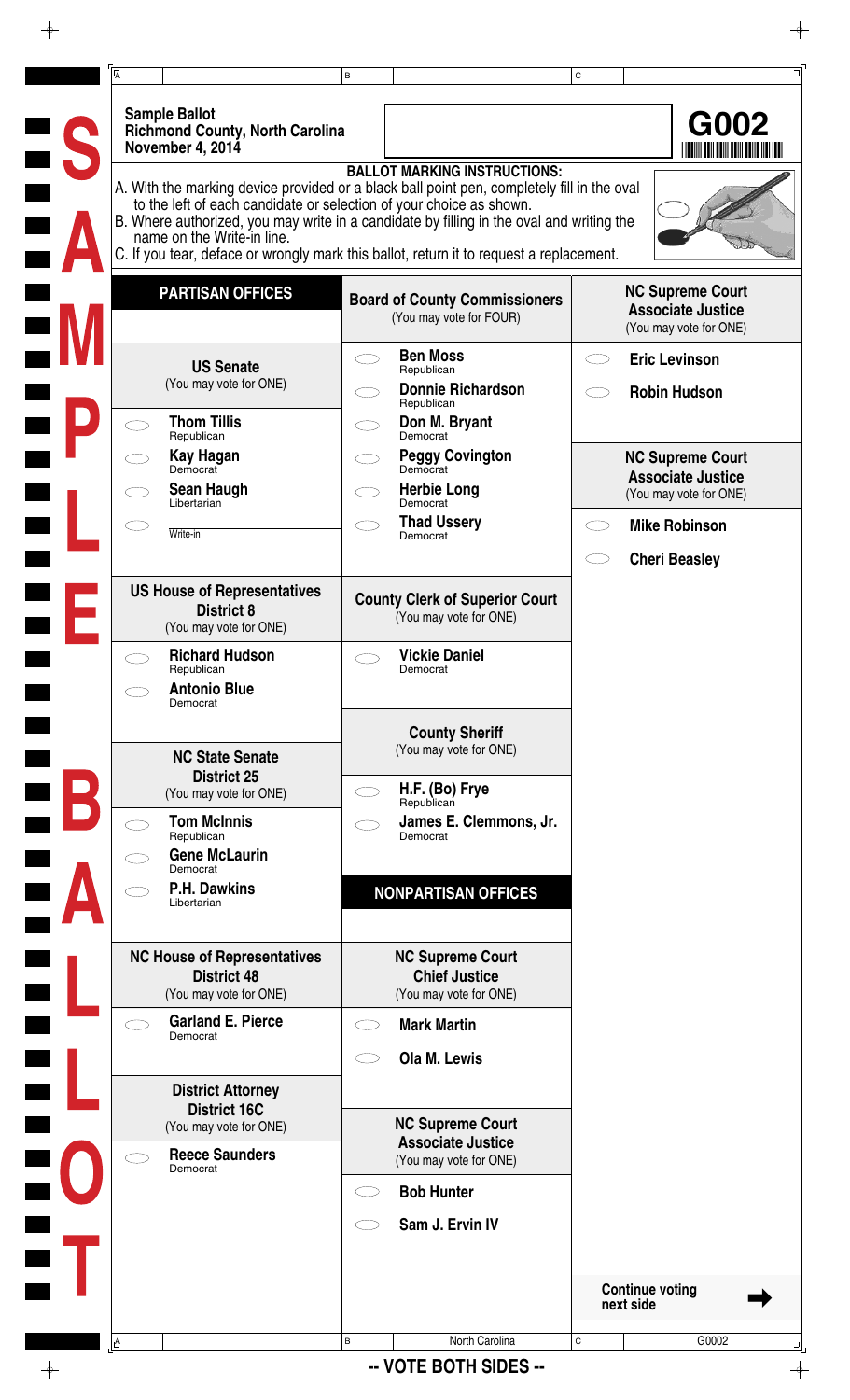| <b>NC Court of Appeals Judge</b><br>(You may vote for ONE) | <b>NC District Court Judge</b><br><b>District 16A</b><br>(You may vote for ONE)                                                                | <b>Richmond County</b><br>Sales and Use Tax                              |
|------------------------------------------------------------|------------------------------------------------------------------------------------------------------------------------------------------------|--------------------------------------------------------------------------|
| <b>Marion Warren</b><br>Ο                                  | <b>Scott T. Brewer</b>                                                                                                                         | Local sales and use tax at the rate<br>of one-quarter percent (0.25%) in |
| <b>Chuck Winfree</b>                                       |                                                                                                                                                | addition to all other State and<br>local sales and use taxes.            |
| John M. Tyson                                              | <b>NC District Court Judge</b><br><b>District 16A</b>                                                                                          |                                                                          |
| <b>Elizabeth Davenport Scott</b>                           | (You may vote for ONE)                                                                                                                         | For                                                                      |
| <b>Tricia Shields</b>                                      | Regina M. Joe                                                                                                                                  | <b>Against</b>                                                           |
| <b>Jody Newsome</b>                                        |                                                                                                                                                |                                                                          |
| <b>Marty Martin</b>                                        | <b>NC District Court Judge</b><br><b>District 16A</b>                                                                                          |                                                                          |
| <b>Hunter Murphy</b><br>くつ                                 | (You may vote for ONE)                                                                                                                         | <b>End of Ballot</b>                                                     |
| <b>Keischa Lovelace</b>                                    | <b>Chris Rhue</b>                                                                                                                              |                                                                          |
| <b>Ann Kirby</b>                                           |                                                                                                                                                |                                                                          |
| Abe Jones                                                  | <b>Soil and Water Conservation</b>                                                                                                             |                                                                          |
| <b>Sabra Jean Faires</b>                                   | <b>District Supervisor</b><br>(You may vote for TWO)                                                                                           |                                                                          |
| <b>Daniel Patrick Donahue</b>                              | <b>Tommy Deese</b>                                                                                                                             |                                                                          |
| J. Brad Donovan                                            | Write-in                                                                                                                                       |                                                                          |
| Lori G. Christian                                          | Write-in                                                                                                                                       |                                                                          |
| Jeffrey M. Cook                                            |                                                                                                                                                |                                                                          |
| <b>Betsy Bunting</b>                                       | <b>REFERENDA</b>                                                                                                                               |                                                                          |
| John S. Arrowood                                           |                                                                                                                                                |                                                                          |
| <b>Valerie Johnson Zachary</b>                             | <b>NC Constitutional Amendment</b>                                                                                                             |                                                                          |
| <b>NC Court of Appeals Judge</b><br>(You may vote for ONE) | Constitutional amendment<br>providing that a person accused<br>of any criminal offense for which                                               |                                                                          |
| <b>Bill Southern</b>                                       | the State is not seeking a<br>sentence of death in superior                                                                                    |                                                                          |
| Lucy Inman                                                 | court may, in writing or on the<br>record in court and with the<br>consent of the trial judge, waive<br>the person's right to a trial by jury. |                                                                          |
| <b>NC Court of Appeals Judge</b><br>(You may vote for ONE) | For<br><b>Against</b>                                                                                                                          |                                                                          |
| <b>Donna Stroud</b>                                        |                                                                                                                                                |                                                                          |
| <b>NC Court of Appeals Judge</b><br>(You may vote for ONE) |                                                                                                                                                |                                                                          |
| <b>Paul Holcombe</b>                                       |                                                                                                                                                |                                                                          |
| <b>Mark Davis</b>                                          |                                                                                                                                                |                                                                          |
|                                                            |                                                                                                                                                |                                                                          |
|                                                            | E<br>North Carolina                                                                                                                            | F.<br>G0002                                                              |

 $\rightarrow$ 

 $\phi$ -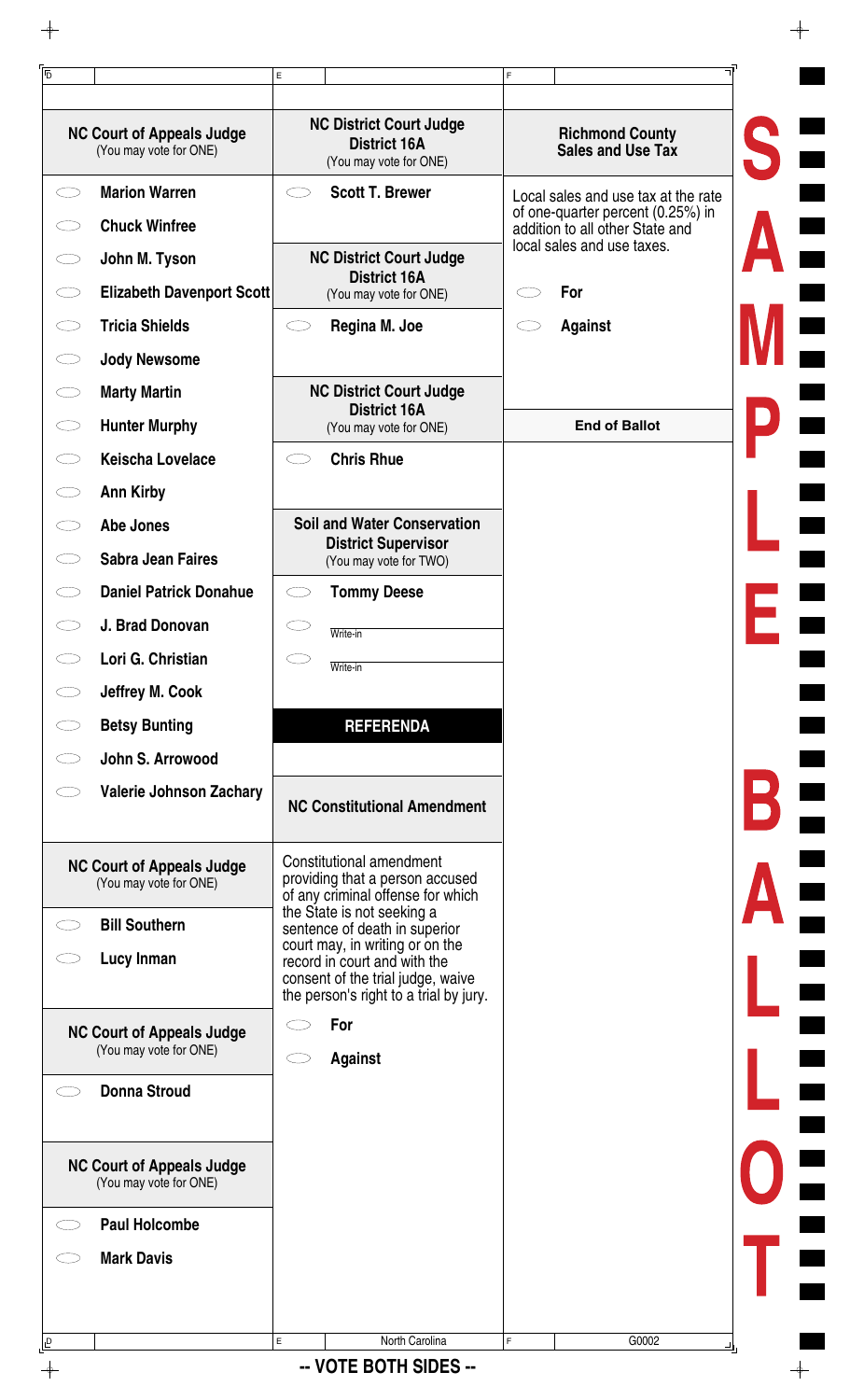

5

I

1

**Next**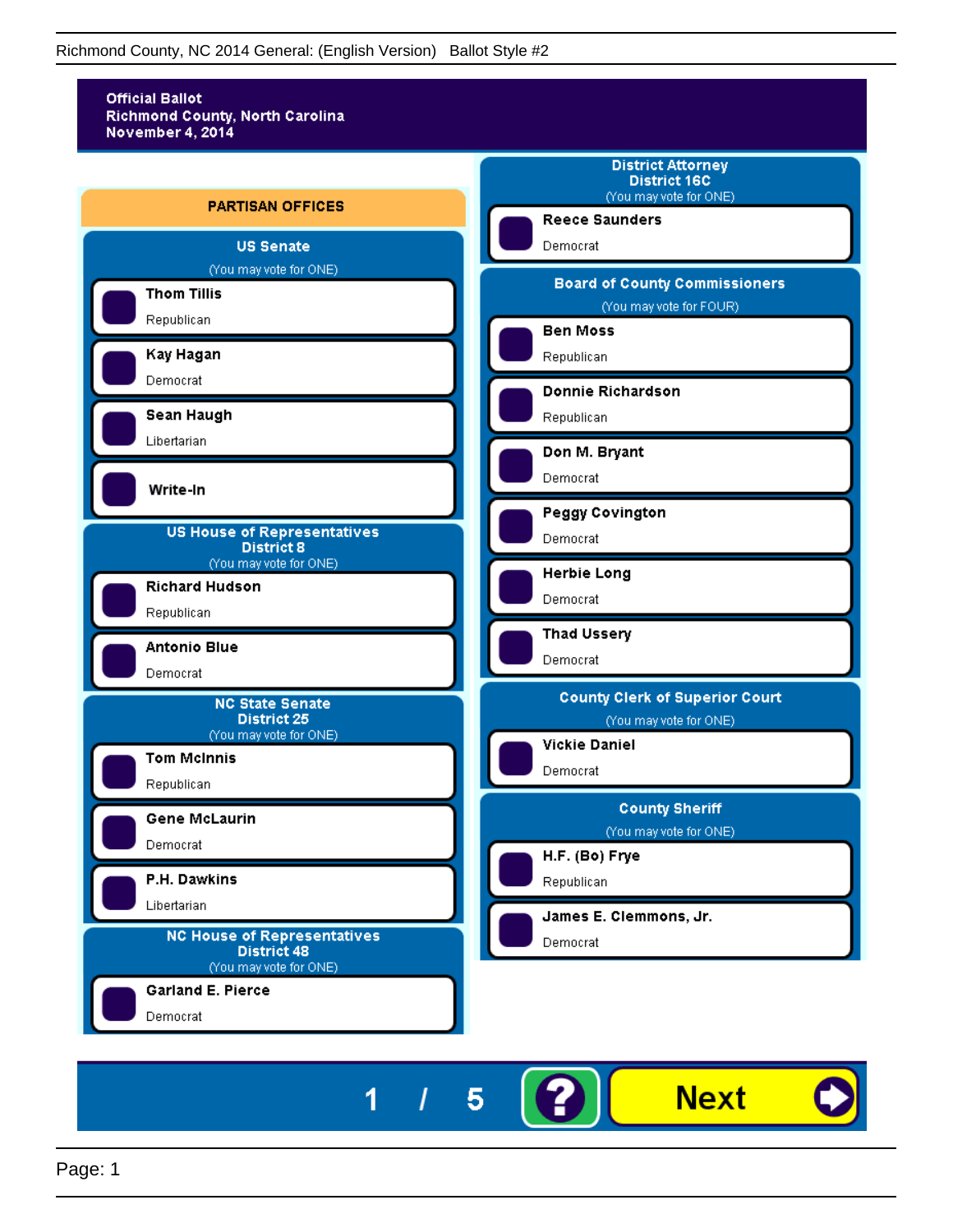

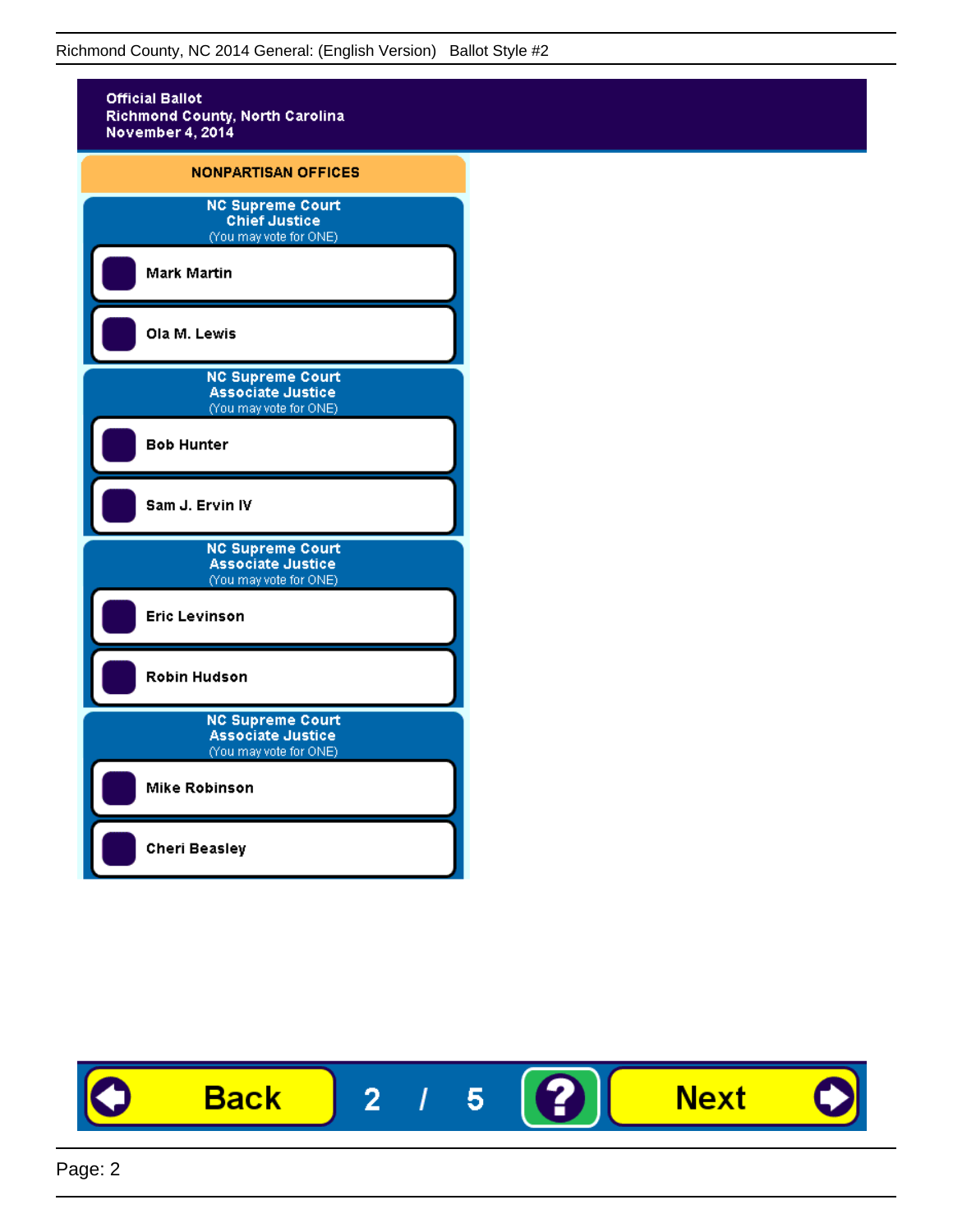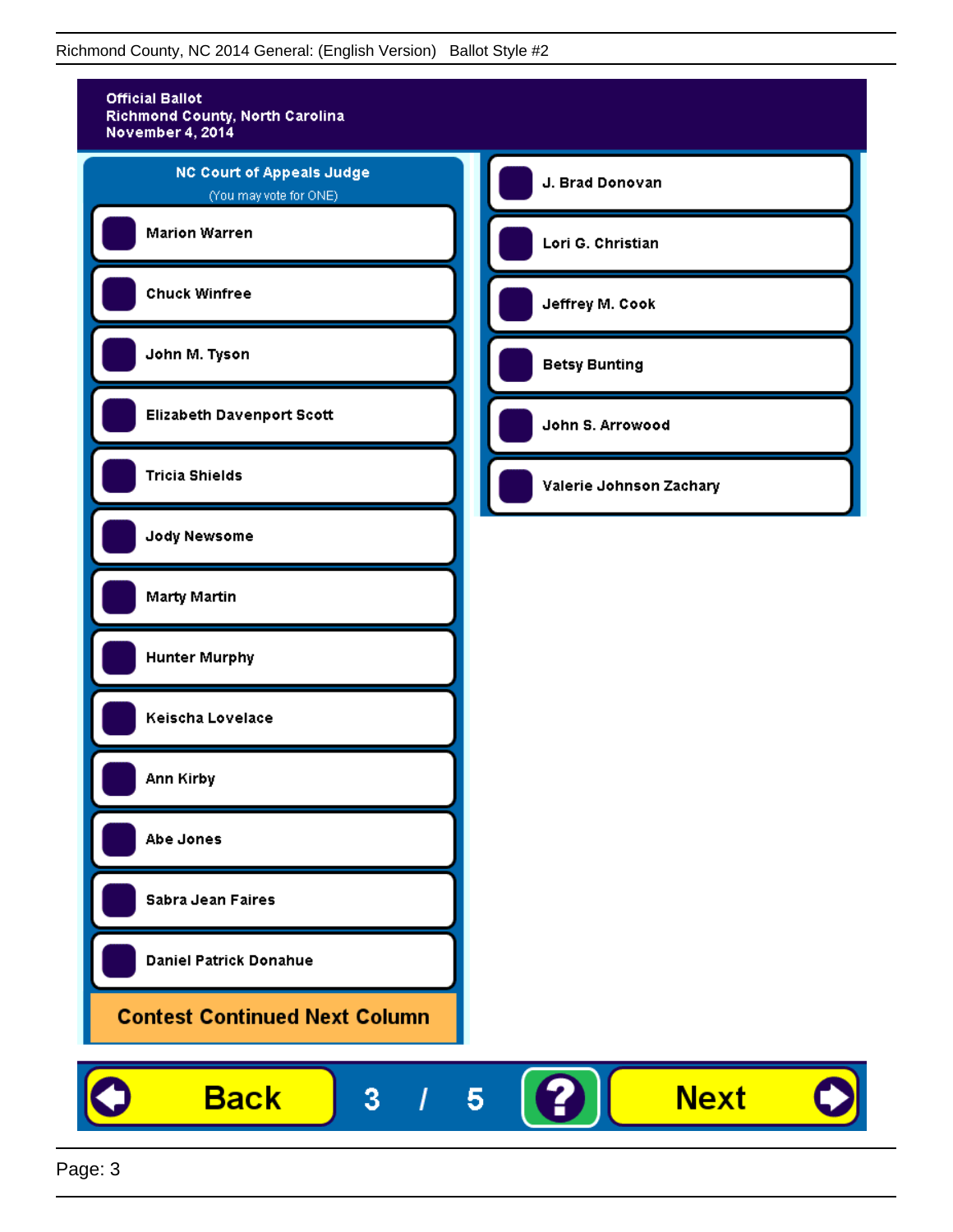